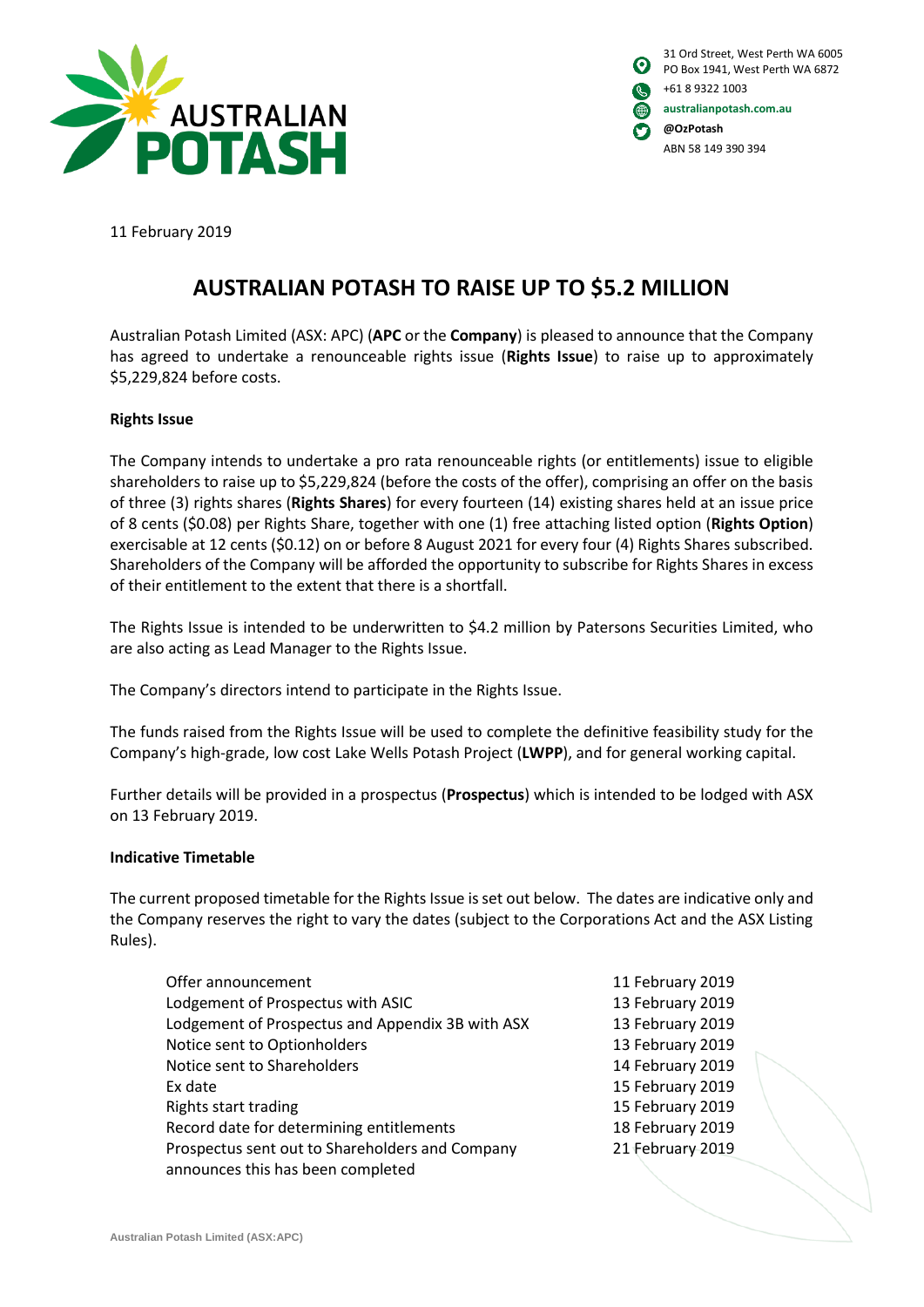| Rights stop trading                                   | 25 February 2019 |
|-------------------------------------------------------|------------------|
| Last date to extend the closing date                  | 27 February 2019 |
| Closing Date*                                         | 4 March 2019     |
| ASX notified of any under subscriptions               | 7 March 2019     |
| Issue date/Shares entered into Shareholders' security |                  |
| holdings                                              | 11 March 2019    |
| Quotation of Shares issued under the Offer*           | 12 March 2019    |
|                                                       |                  |

\*The Directors may extend the Closing Date by giving at least 3 business days' notice to ASX prior to the Closing Date. As such the date the Rights Shares are expected to commence trading on ASX may vary.

#### **About Australian Potash Limited**

Australian Potash Limited (ASX: APC) is an ASX-listed Sulphate of Potash (SOP) developer. The Company holds a 100% interest in the LWPP located approximately 500kms northeast of Kalgoorlie, in Western Australia's Eastern Goldfields.

The LWPP is a palaeochannel brine hosted sulphate of potash project. Palaeochannel bore fields supply large volumes of brine to many existing mining operations throughout Western Australia, and this technique is a well understood and proven method for extracting brine.

A Scoping Study on the LWPP was completed and released on 23 March 2017<sup>1</sup>. The Scoping Study exceeded expectations and confirmed that the Project's economic and technical aspects are all exceptionally strong, and highlights APC's potential to become a significant long-life, low capital and high margin sulphate of potash producer.

Key outcomes from the Scoping Study are as follows:

- Stage 1 production rate of **150,000tpa** of premium-priced sulphate of potash (years  $1 5$ )
- Stage 2 production rate of **300,000tpa** of premium-priced sulphate of potash (years 6 20)
- Upgraded JORC 2012 Mineral Resource Estimate comprising 14.7m tonnes of SOP, including 12.7mt in the Indicated category<sup>2</sup>
- At a SOP price of A\$795 per tonne, the Project generates LOM annual operating pre-tax cashflow<sup>3</sup> of A\$118m/US\$81m
- Pre-production capital expenditure (Stage 1) of A\$175m/US\$135m and Stage 2 of A\$163m/US\$125m
- Life of Mine (LOM) is 20 years (inc. Stage 1 & Stage 2) –upside to LOM through continued exploration

#### **Forward looking statements disclaimer**

This announcement contains forward-looking statements that involve a number of risks and uncertainties. These forward-looking statements are expressed in good faith and believed to have a reasonable basis. These statements reflect current expectations, intentions or strategies regarding the future and assumptions based on currently available information. Should one or more of the risks or uncertainties materialise, or should underlying assumptions prove incorrect, actual results may vary from the expectations, intentions and strategies described

 $\overline{a}$ 

<sup>1</sup> Refer to ASX announcement 23 March 2017 'Scoping Study Confirms Exceptional Economics of APC's 100% Owned LWPP In WA'. That announcement contains the relevant statements, data and consents referred to in this announcement. Apart from that which is disclosed in this document, Australian Potash Limited, its directors, officers and agents: 1. Are not aware of any new information that materially affects the information contained in the 23 March 2017 announcement, and 2. State that the material assumptions and technical parameters underpinning the estimates in the 23 March 2017 announcement continue to apply and have not materially changed.

<sup>2</sup> Refer to ASX announcement 23 March 2017 'Scoping Study Confirms Exceptional Economics of APC's 100% Owned LWPP In WA'. That announcement contains the relevant statements, data and consents referred to in this announcement. Apart from that which is disclosed in this document, Australian Potash Limited, its directors, officers and agents: 1. Are not aware of any new information that materially affects the information contained in the 23 March 2017 announcement, and 2. State that the material assumptions and technical parameters underpinning the estimates in the 23 March 2017 announcement continue to apply and have not materially changed.

<sup>&</sup>lt;sup>3</sup> Operating cashflows include all revenue and operating expenditure, but exclude capital expenditure.